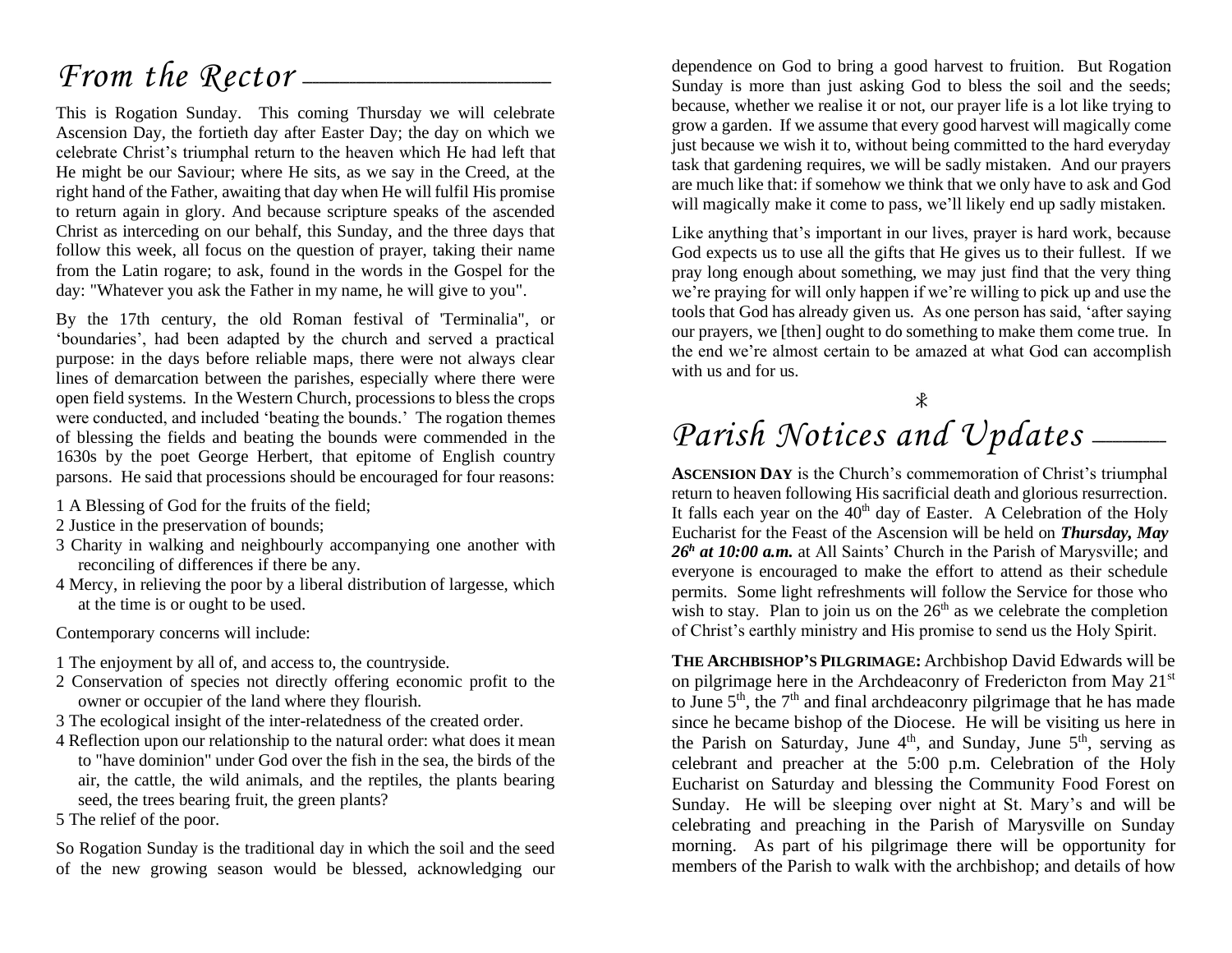to do that will be shared the week prior to his visit. During the pilgrimage you can follow his progress by reading his blog. Go to: <https://nb.anglican.ca/the-bishop/bishops-pilgrimage> to read about this year's journey, including the schedule and route for the various days of the pilgrimage, or to read what he wrote during his last pilgrimage in 2019.

#### **ST. MARY'S COMMUNITY FOOD FOREST OFFICIAL OPENING:**

Everyone is invited to the opening of our Community Food Forest on *Sunday June 5th* **at 11:00 a.m.** We will have 3 concurrent activities starting at 11 am, followed by a short ceremony to thank our partners and sponsors. We would request that masks be worn in any situation where social distancing cannot be maintained. Adam Birchweaver will be hosting a plant walk in and around the food forest discussing the edibility, medicinal uses, and history of plants in the area. Sima Usvyatsov will be doing a demonstration of plant propagation techniques that allow you to multiply your perennial plants for free. And Andrew Mathis will be hosting a walk around the food forest discussing its design and establishment. These 3 activities will be happening at the same time, so you'll have to choose which one you'd like to attend. We hope to see you there!

**NICHOLAS SAULNIER** will be ordained as a deacon in the Church of God on the **Feast of St. Barnabas, June 11th**, at 2:00 p.m. at St. George's Church in Moncton. Nicholas will be starting his work in the Parishes of St. Mary, York, Marysville, and Stanley shortly after his ordination. Please keep him in your prayers as he prepares for this foundational day in his ministry as he responds to God's call to servanthood.

**E-OFFERING:** Many members of our Parish Family have chosen the convenience of E-Offering to help ensure that their support for the ministry of the Church continues whenever they're not able to attend. And for those who can attend, the convenience of not having to write a cheque or handle cash makes it a simple way of offering to God a tangible sign of our gratitude for his Grace. E-Offering is a safe and secure electronic offering system that debits directly from your bank account. It is easy, simple, and customizable. You can set up weekly or monthly contributions; and with any amount. Adjustments are easy to make; and the form is easy to fill out. Please pick up a slip from the table in the narthex if you are interested or speak to Allan Agnew or the Rector if you have any questions.

## *The Anglican Church of Canada The Diocese of Fredericton* THE PARISH OF ST. MARY, YORK



It is as if the Spirit stands behind us, throwing light over our shoulder, on Jesus, who stands facing us. The Spirit's message to us is never, "Look at me; listen to me; come to me; get to know me," but always, "Look at *him*, and see his glory; listen to *him* and hear his word; go to *him* and have life; get to know *him* and taste his gift of joy and peace." The Spirit, we might say, is the matchmaker, the celestial marriage broker, whose role it is to bring us and Christ together and ensure that we stay together.

James I. Packer, *Keep in Step with the Spirit*

**PRIEST AND RECTOR** The Venerable Kevin M. Stockall, B.A. (Hons), M.Div. Rectory: 770 McEvoy Street, Fredericton NB E3A 3B7 454.0245 (rectory) | 461.7685 (cell) | kevin.stockall@bellaliant.net www.stmarysfredericton.ca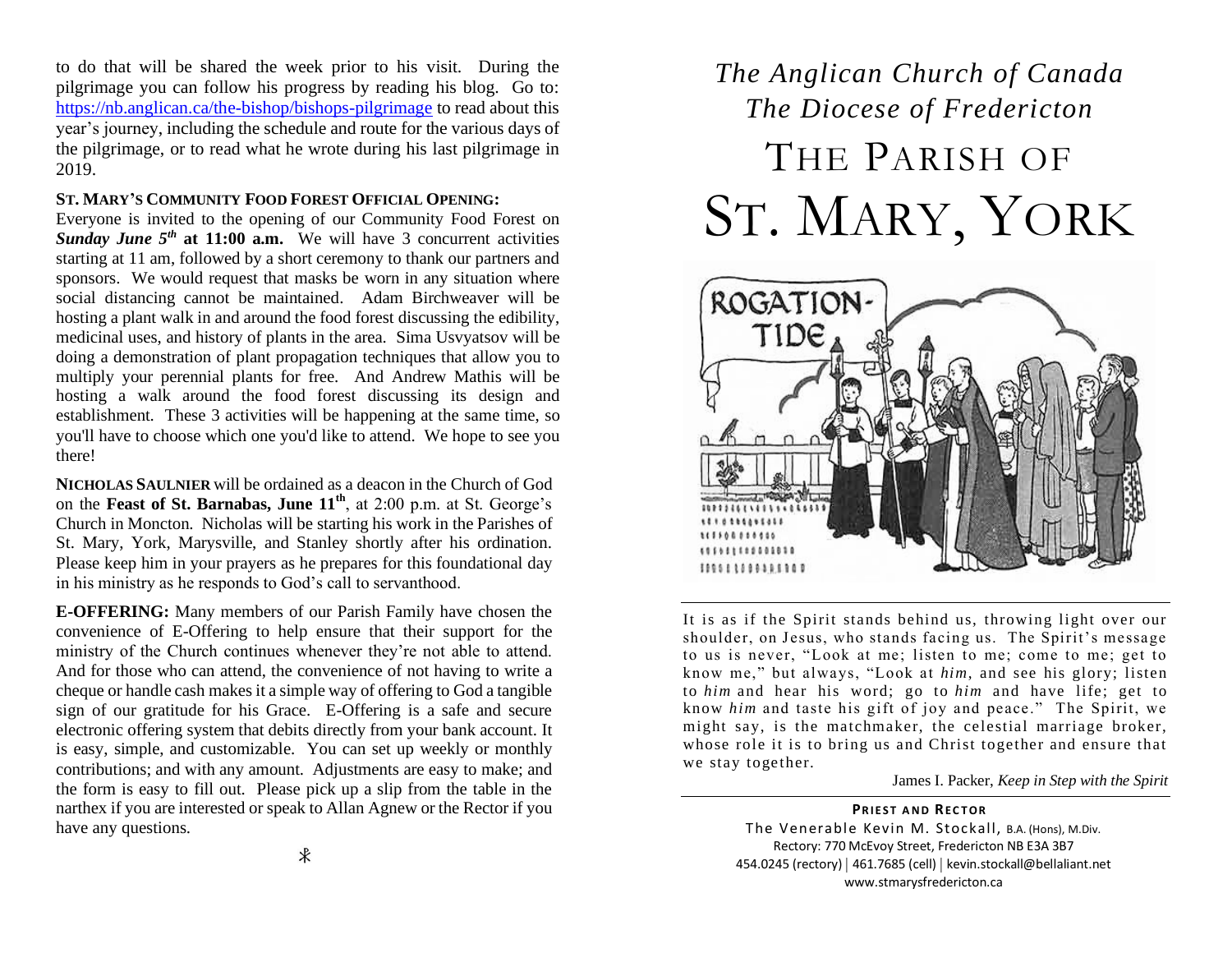# THE FIFTH SUNDAY AFTER EASTER ROGATION SUNDAY

*May 21, 2022*

*Alleluia! Christ is Risen! The Lord is risen indeed! Alleluia!*

#### *4:30 p.m. – Evening Prayer:*

Psalm 105 part 2 | Joshua 24:1-28 | Acts 28:16-end

#### *5:00 p.m. – The Holy Eucharist*

Priest: Alleluia! Christ is risen! People: **The Lord is risen indeed! Alleluia!**

| <b>Introit: Easter Anthems</b> | page 182                                     |
|--------------------------------|----------------------------------------------|
| The Gloria:                    | page 86                                      |
| The Collect:                   | page 196                                     |
| The Old Testament Reading:     | Joel 2:21-26                                 |
| Psalm $107:1-9$ :              | page 471                                     |
| The Epistle:                   | page 196                                     |
| Gradual Psalm $66:15-19$ :     | page 409                                     |
| The Holy Gospel:               | page 197                                     |
| The Creed:                     | page 71                                      |
| The Homily                     |                                              |
| The Prayers of the People:     | L: Lord, in your mercy<br>C: Hear our prayer |

| The Consecration:      | page 82 |
|------------------------|---------|
| Post Communion Prayer: | page 85 |

We acknowledge that the land on which we gather is the traditional unceded territory of the Wəlastəkwiyik (Wolastoqiyik) Peoples. This territory is covered by the "Treaties of Peace and Friendship" which Wəlastəkwiyik (Wolastoqiyik), Mi'kmaq, and Passamaquoddy Peoples first signed with the British Crown in 1726. The treaties did not deal with surrender of lands and resources but in fact recognized Mi'kmaq and Wəlastəkwiyik (Wolastoqiyik) title and established the rules for what was to be an ongoing relationship between nations.



#### SCHEDULE OF SERVICES

**MAY 24: ROGATION DAY** 2:30 p.m. – Holy Communion, *Neill Hall*

**MAY 25: ROGATION DAY** 6:30 p.m. – Evening Prayer 7:00 p.m. – Holy Eucharist

**MAY 26: ASCENSION DAY** 9:30 a.m. – Morning Prayer, *All Saints, Marysville* 10:00 a.m. – Holy Eucharist, *All Saints, Marysville* 2:00 p.m. – Holy Communion, *Paradise Villa*

**MAY 27: EASTER FERIA** 4:00 p.m. – Evening Prayer (Zoom)

**MAY 28: THE SUNDAY AFTER ASCENSION DAY** 4:30 p.m. – Evening Prayer 5:00 p.m. – Holy Eucharist

**MAY 29: THE SUNDAY AFTER ASCENSION DAY** 9:30 a.m. – Morning Prayer 10:00 a.m. – Holy Eucharist